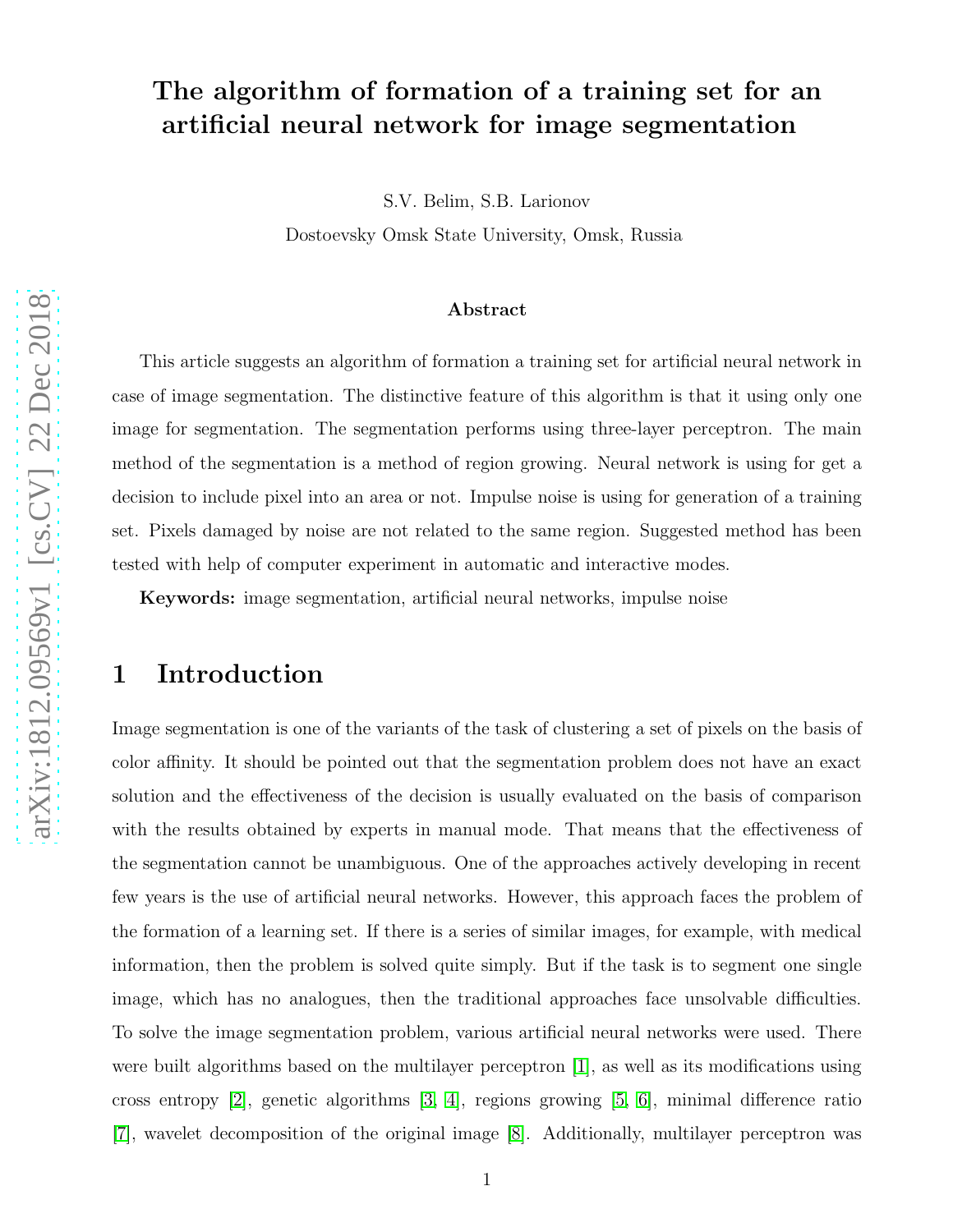used in conjunction with other segmentation algorithms, for example, the k-means method [\[9\]](#page-5-3). A number of algorithms were also developed on the basis of Kohonen self-organizing maps [\[10,](#page-5-4) [11,](#page-5-5) [12\]](#page-5-6). As well as for a multilayer perceptron, there are some algorithms were proposed to combine Kohonen maps with other segmentation algorithms the hybrid genetic algorithm [\[13\]](#page-5-7), the k-means method [\[14\]](#page-5-8), the growing of the regions [\[15\]](#page-6-0). All the algorithms listed above has specialized nature and oriented to images of a certain type. This specialization is necessary for the formation of a learning set. Neural networks trained on the one type of images do not work for other types of images. In this paper, we propose an algorithm for forming a learning set in a segmentation problem that is oriented to one particular image and does not require an additional set of similar images.

#### 2 The formulation of the problem and the solving method

The image segmentation algorithm will be based on the method of growing areas, which has proved to be very useful when using graph representation of the image [\[16,](#page-6-1) [17\]](#page-6-2). Growing a segment starts from a single point selected randomly on the raw portion of the image. At the initial point in time, the whole image is considered unprocessed. All points attached to one of the segments are considered to be the processed part of the image. Segment growing occurs by attaching new points to it. The algorithm traverses the boundary points of the already formed part of the segment and pairwise processes them with neighboring points that are not part of the segment. For each such pair, a decision is made whether to join or not to the segment. They join the segment of the point according to the color characteristics similar to those already included in it. For each segment, a unique label is used, represented by a natural number. The raw part of the image is marked with a zero value. Thus, at each stage of the algorithm work, all the image points are associated with some labels. At the initial time all points have a zero mark. At the end of the algorithm all points are aligned with nonzero labels. To make a decision on the similarity of two points, a three-layer perceptron was used. The points were compared by their color coordinates in the RGB model. Since the comparison occurs only for two points, the input layer of the perceptron has six neurons corresponding to the color coordinates of the points. The output layer contains two neurons, corresponding to a positive and negative decision about the similarity of points. In the framework of a computer experiment, it was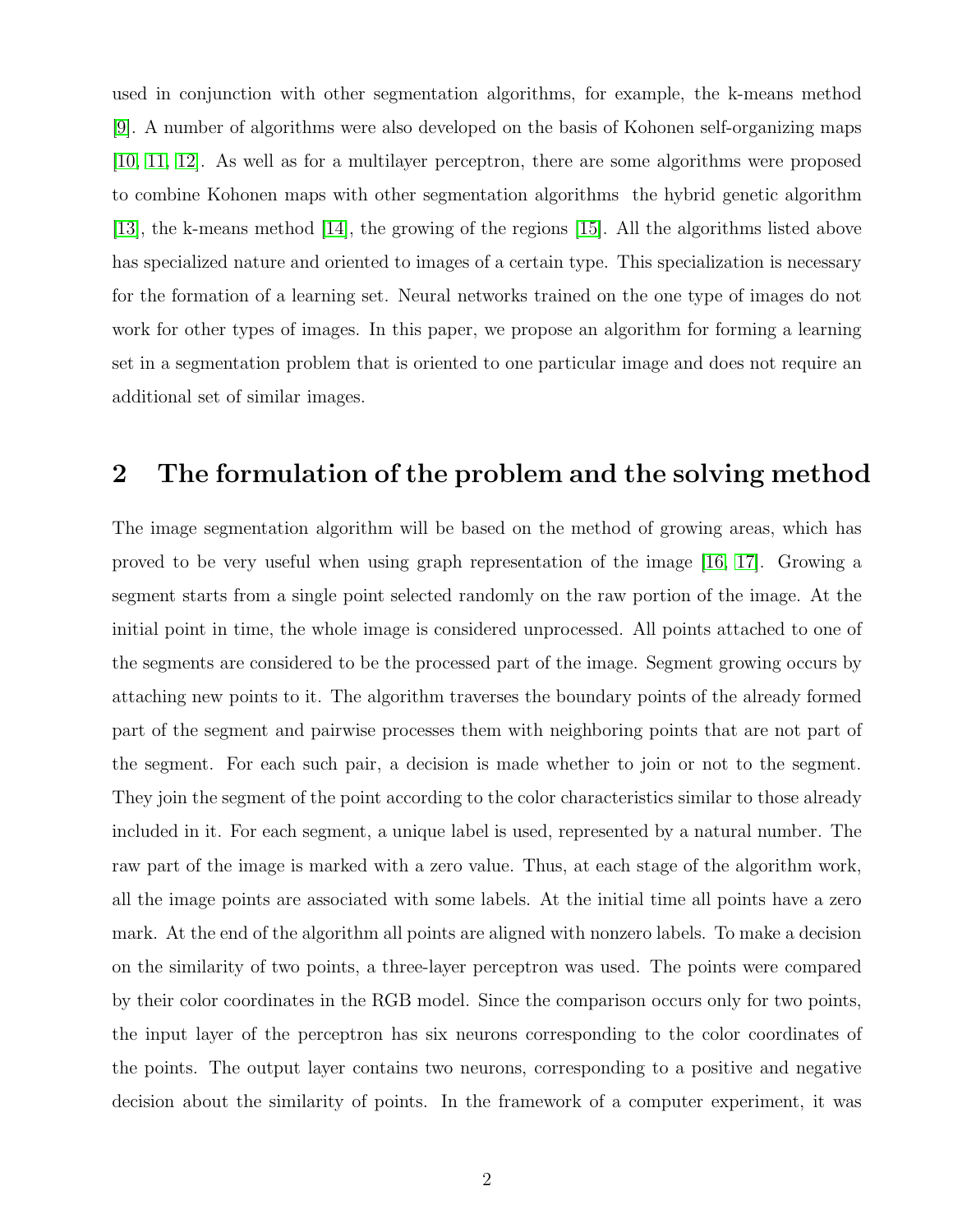determined that the algorithm's efficiency increases with the increase in the number of neurons in the hidden layer down to a value of 50, after which it remains unchanged. Therefore, in the future, a three-layer perceptron with fifty neurons in a hidden layer was used. Assume that there is an image that has  $N \times M$  pixels which in the RGB model can be represented with a three matrixes  $||R_{ij}||, ||G_{ij}||, ||B_{ij}||$   $(i = 1, ..., N; j = 1, ..., M)$ , that corresponds to a color components red, green and blue respectively. Lets introduce a notation  $v_{ij}$  for a pixel with coordinates  $(i, j)$ :

$$
v_{ij} \cdot r = R_{ij}, \quad v_{ij} \cdot g = G_{ij}, \quad v_{ij} \cdot b = B_{ij}.\tag{1}
$$

For the matrix of marks let's introduce a notation  $C_{ij}$   $(i = 1, ..., N; j = 1, ..., M)$ . Let's use a notation  $v_{ij}.c = C_{ij}$  for a mark of some specific pixel.

Let's inspect the algorithm of region growing. Assume that there are k segments are found at the moment. Let's get a random point from the set of pixels with zero mark and demote it by  $v_{ij}$ . Changing the mark of this pixel:  $v_{ij}$   $c = k + 1$ . Now let's run the following recursive algorithm:

- 1. Assume the growing segment contain r pixels  $\{v_1, ..., v_r\}$ .
- 2. Traverse all neighbours of the pixels with zero mark that are included into the segment.
- 3. Generating an input vector of the neural network using values of color components of a point of the segment  $v$  and its nearest neighbour  $v'$  that not included to the segment:

$$
(v.r, v.g, v.b, v'.r, v'.g, v'.b). \tag{2}
$$

- 4. Calculating output value of the neural network. If the decision is positive, change the mark of point  $v'$ :  $v'.c = k + 1$ . If the decision is negative, continue with next neighbour point that is not included to the segment.
- 5. The algorithm stops when there are no positive decisions for all nearest neighbours.

Segmentation of the image is completed when there are no points with zero mark. The algorithm will have a linear complexity such as it iterates all pixels that has not more then eight nearest neighbours.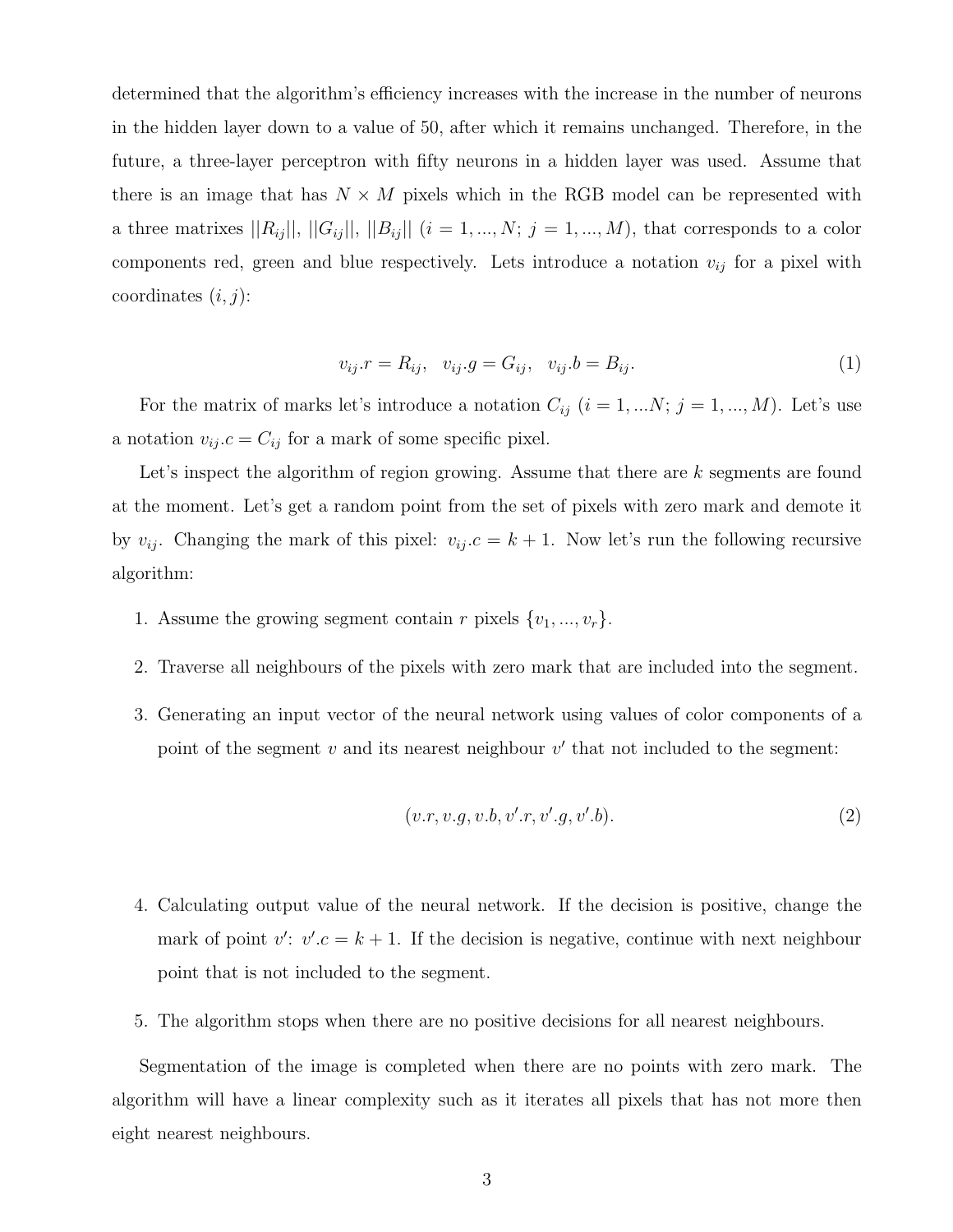The efficiency of the algorithm is significantly depends on the training of the neural network, which is determined by a training set. Let's form a training set for a single image by using of artificially generated impulse noise. A pseudo-random generator sequences with uniform distribution will be used. Based on this generator, let's generate a new color coordinates for  $p\%$  pixels of the original image. The coordinates will be select randomly, and a new color will be choose so that it is significantly differed from the original. Assume that the entire color palette contains  $m$  colors. If in the original image for a random pixel with coordinates  $(i, j)$  one of the color coordinates having the value  $m_{ij} > m/2$ , then let's select a new color from the interval [0,  $m/2$ ). For the case  $m_{ij} \leq m/2$  the new color is chosen from the interval  $(m/2, m-1]$ . As a result of this modification it can be considered that the modified pixel can not be combined into one segment with the nearest neighbours. Changed pixels playing the main role in the training set. As the computer experiment has shown, it is necessary to select the value  $p \leq 10\%$ . To form a training set of a larger volume, it is necessary to repeat the procedure of impulse noise formation on the main image repeatedly. Neural network training has been performed using the method of back propagation of errors. The main disadvantage of this approach to the formation of the training set is that result set contain only negative decisions.

#### 3 Computer experiment

During the computer experiment there is an image segmentation of the images with the depth of the palette of each color  $m = 256$  has been performed. There are 10% of damaged pixels were generated and this generation has been performed 100 times. The algorithm was tested both in automatic and in interactive modes. In automatic mode, all segments of the image were determined. In the interactive mode, a single segment was searched that contained a user-defined point.

An example of how an algorithm works in automatic mode is shown in Figure 1, which shows contours of the segments. Figure 2 shows the result of the algorithm in interactive mode.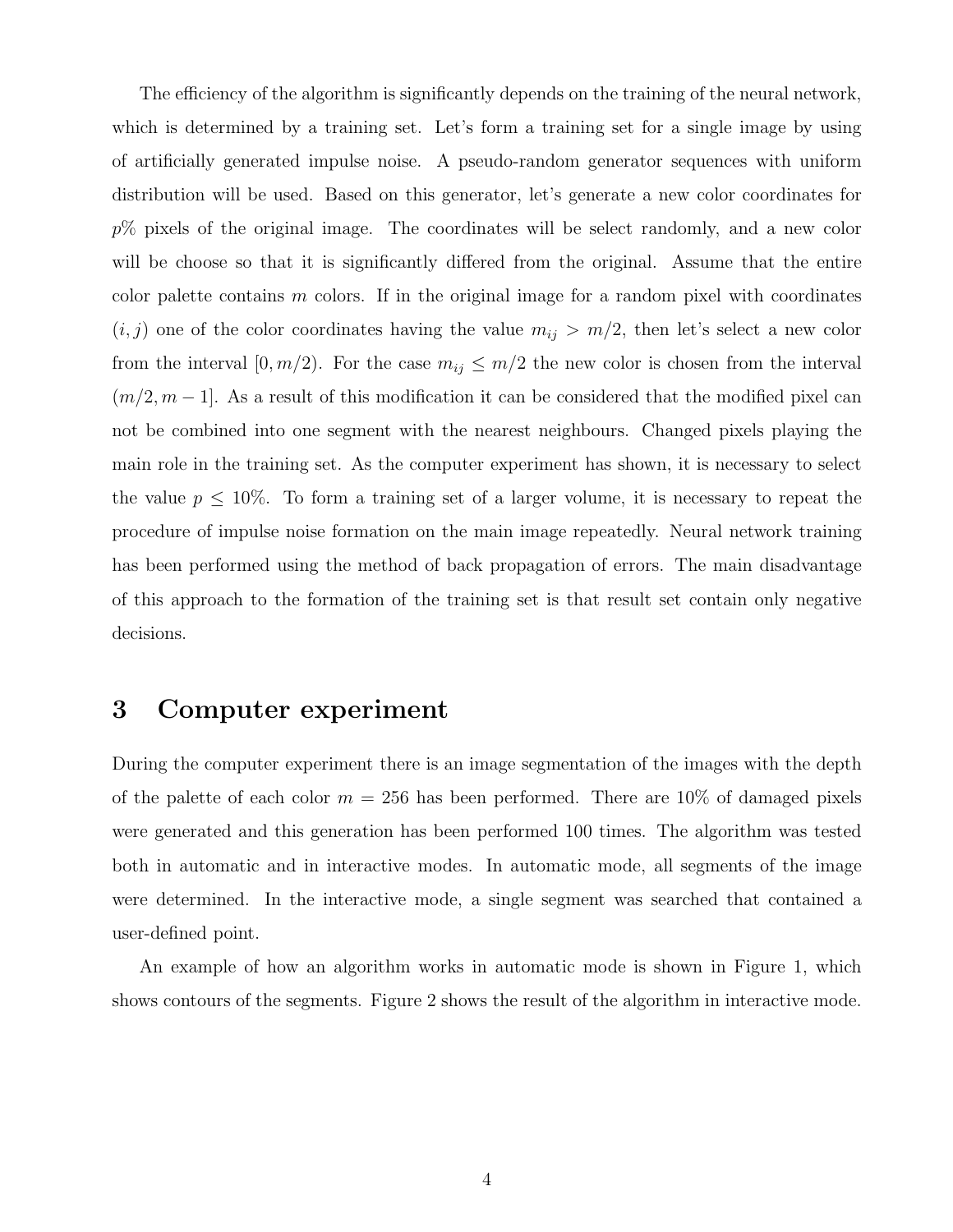## Conclusion

Despite the existing shortcomings in the formation of the training set, the proposed algorithm allows the segmentation of a given image with a neural network without involving other images that are close in structure. A computer experiment showed that the proposed algorithm is most effective in the case of clear contours and segments of large size. Next, note that this property is inherent in all segmentation algorithms. However, it is necessary to note the stability of the proposed segmentation algorithm to the impulse noise, which is easily determined by the trained neural network, like segments with a size of one pixel. In the future, this approach can be used with other more efficient neural networks.

Also, the proposed algorithm has good speed due to the linear complexity. The main time is spent on the formation of training set and training of an artificial neural network. The segmentation process on an already trained neural network is much faster. The total processing time of the image size  $256 \times 256$  pixels is about 40 seconds.

### <span id="page-4-0"></span>References

- <span id="page-4-1"></span>[1] Kuntimad G., Ranganath H.S. Perfect image segmentation using pulse coupled neural networks. IEEE Transactions on Neural Networks. 1999. V.10. N.3, P. 591–597.
- [2] Yide M., Qing L. Automated image segmentation using improved PCNN model based on cross-entropy. International Symposium on Intelligent Multimedia, Video and Speech Processing. 2004. P. 20–22.
- <span id="page-4-3"></span><span id="page-4-2"></span>[3] Yide M., Chunliang Q. Study of Automated PCNN System Based on Genetic Algorithm. Journal of system simulation. 2006. V.18. N.3. P. 722–724.
- [4] Xiaodon G., Shide G., Daohen Y. A new approach for image segmentation based on unitlinking PCNN. Proceeding of the first International Conference on Machine Learning and Cybernetics. 2002. P.
- <span id="page-4-4"></span>[5] Stewart R.D.F., Opper M. Kegion growing with pulse-coupled neural networks: An alternative to seeded region growing. IEEE Transactions on Neural Networks. 2002. V. 13. N. 6. P. 1557–1562.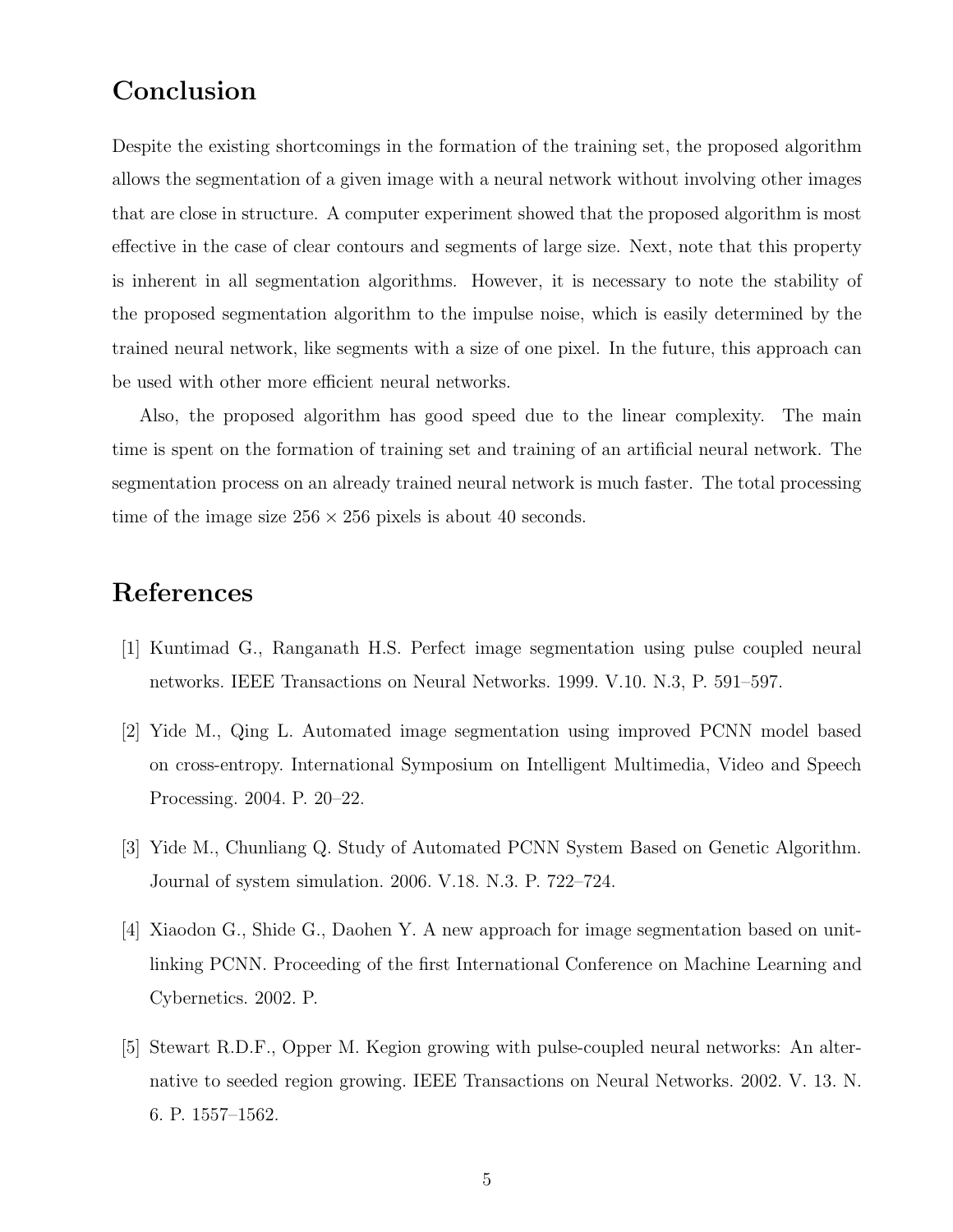- <span id="page-5-1"></span><span id="page-5-0"></span>[6] Qing Z., Guanhui Y., Tingling G., Hong Z., Junxiao L. Fabric Defect Segmentation Based on Region Growing PCNN Model. Computer application and software. 2011. V. 28. N. 11. P. 171–175.
- [7] Ma H.-R., Cheng X.-W. Automatic Image Segmentation with PCNN Algorithm Based on Grayscale Correlation. International Journal of Signal Processing, Image Processing and Pattern Recognition. 2014. V. 7. N. 5. P.249-258
- <span id="page-5-2"></span>[8] Privalov M.V., Skobtsov Yu.A., Kudriashov A.G. Applying of neural network methods of classification to segmentation of computer tomograms. Vestnik Khersonskogo natsionalnogo technicheskogo universiteta [Herald of Kherson National Technical Univ.], 2010, no. 2, pp. 103-109 (in Russian).
- <span id="page-5-3"></span>[9] Chandhok C. A Novel Approach to Image Segmentation using Artificial Neural Networks and K-Means Clustering. International Journal of Engineering Research and Applications (IJERA). 2012. V. 2. N. 3. P. 274-279
- <span id="page-5-5"></span><span id="page-5-4"></span>[10] Xu B., Lin S. Automatic Color Identification in Printed Fabric Images by a Fuzzy Neural Network. Computer Journal of AATICC Review. 2002. V.2. N.9. P. 42–45.
- [11] Yao K., Mignotte M., Collet C., Galerne P., Burel G. Unsupervised Segmentation Using a Self Organizing Map and a Noise Model Estimation in Sonar Imagery. Computer Journal of Pattern Recognition Letters. 2000. V.33. N.9. P.1575–1584.
- <span id="page-5-7"></span><span id="page-5-6"></span>[12] Aria E., Saradjian M., Amini J., Lucas C. Generalized Cooccurence Matrix to Classify IRS-1d Images Using Neural Networks. Proceedings of ISPRS Congress. 2004. P. 117-123..
- [13] Awad M., Chehdi K., Nasri A. Multi Component Image Segmentation Using Genetic Algorithm and Artificial Neural Network. Computer Journal of Geosciences and Remote Sensing Letters. 2007. V.4. N.4. P. 571–575.
- <span id="page-5-8"></span>[14] Zhou Z., Wei S., Zhang X., Zhao X. Remote Sensing Image Segmentation Based on Self Organizing Map at Multiple Scale. Proceedings of SPIE Geoinformatics: Remotely Sensed Data and Information. 2007. P.122–126.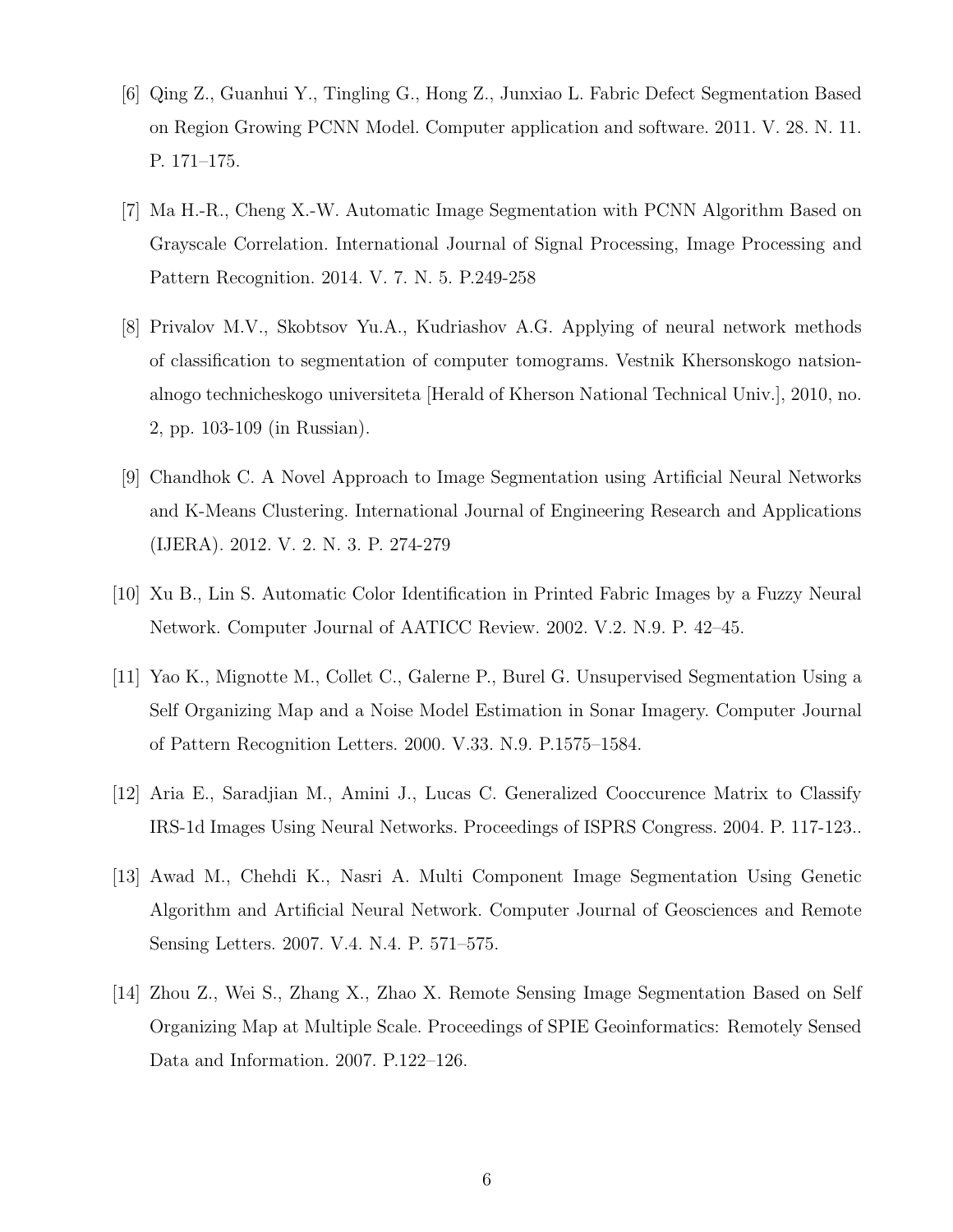- <span id="page-6-0"></span>[15] Kurnaz M., Dokur Z., Olmez T. Segmentation of Remote Sensing Images by Incremental Neural Network. Computer Journal of Pattern Recognition Letters. 2005. V.26. N.8. P. 1096–1104.
- <span id="page-6-2"></span><span id="page-6-1"></span>[16] Belim S.V., Kutlunin P.E. Boundary extraction in images using a clustering algorithm. Computer Optics. 2015. V. 39. N.1. P. 119-124. (In Russ.)
- [17] Belim S.V., Larionov S.B. An Algorithm of image segmentation based on community detection in graphs. Computer Optics. 2016. V. 40. N. 6. P. 904-910. (In Russ.)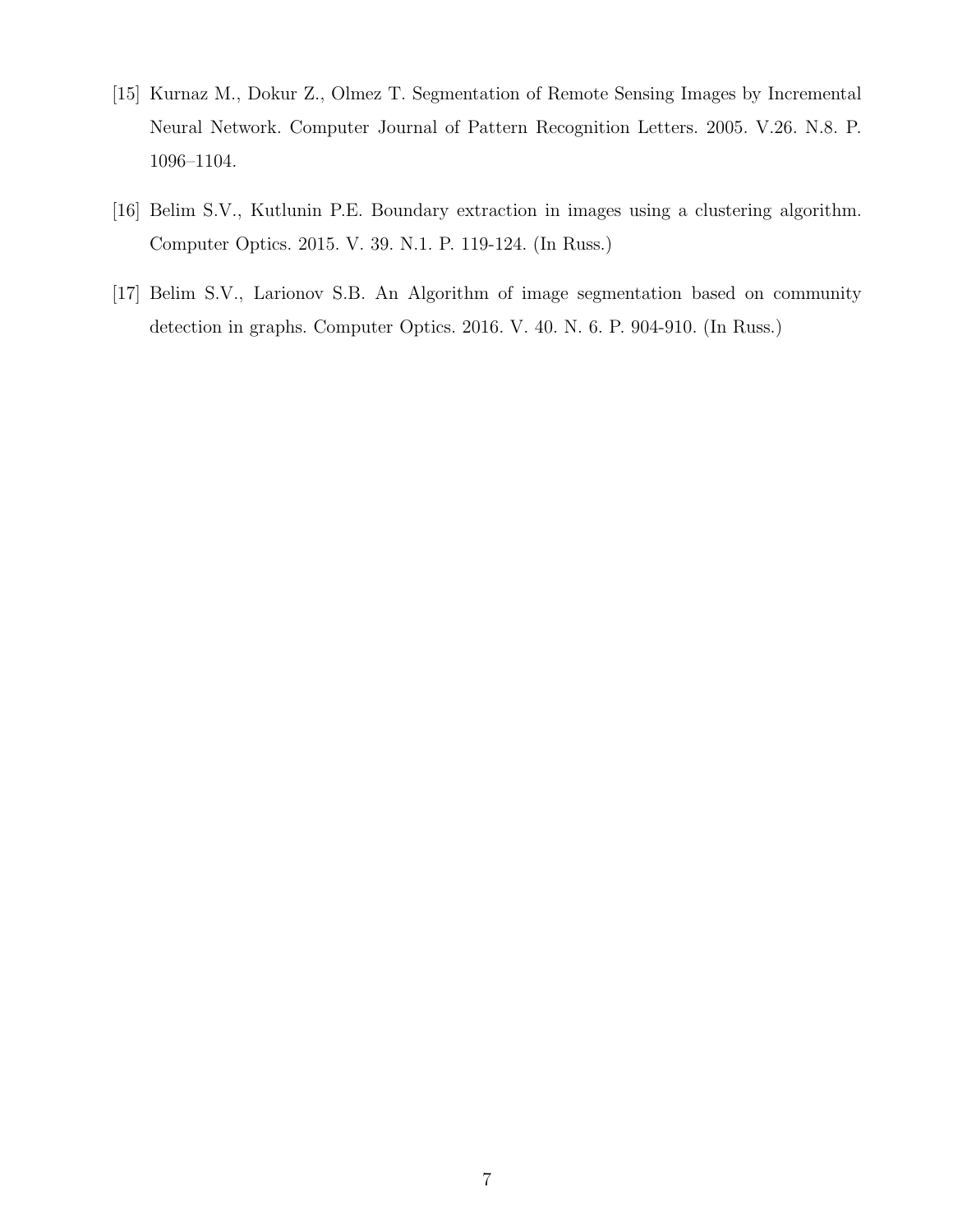

Figure 1: Examples of automatic segmentation of the images.